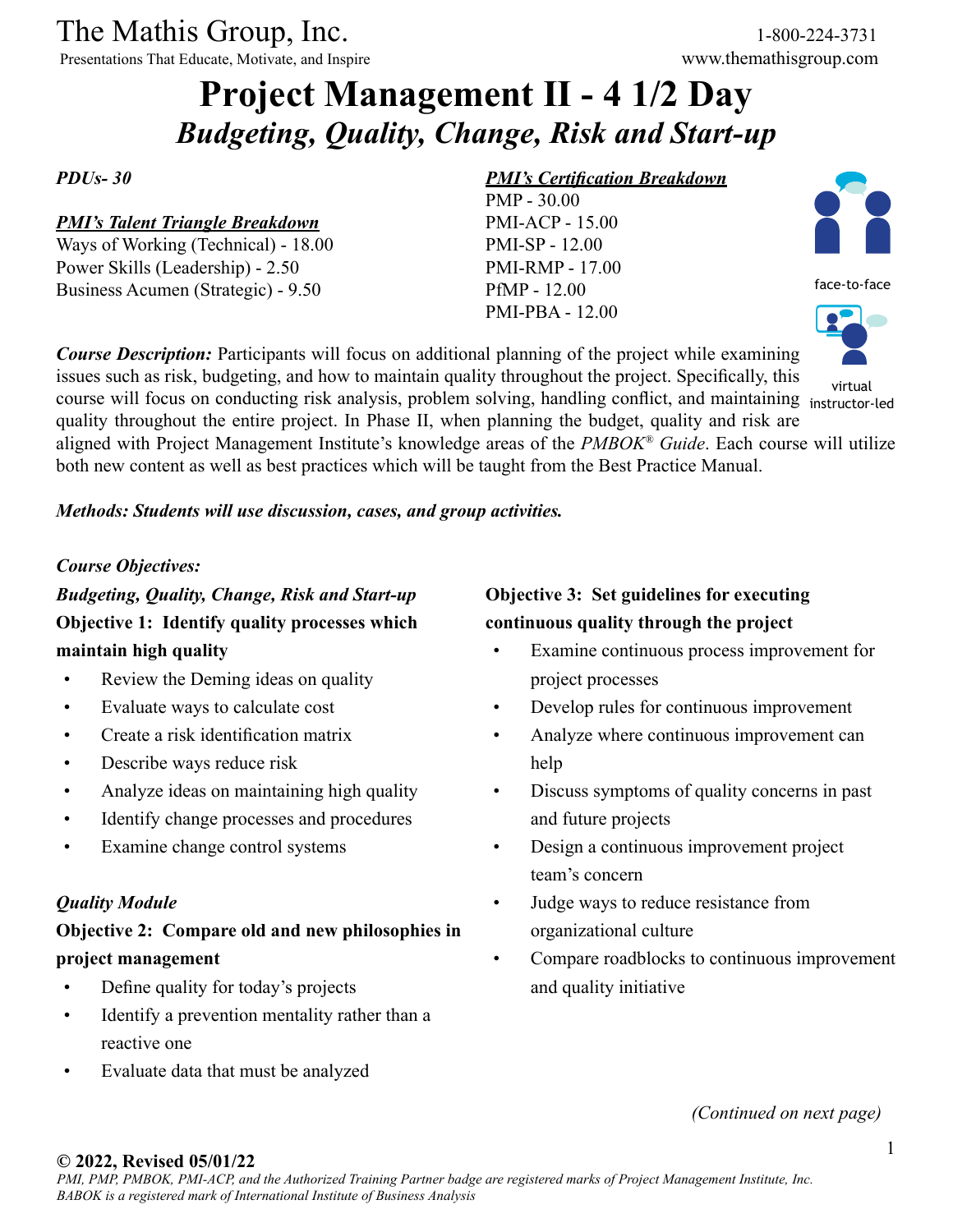Presentations That Educate, Motivate, and Inspire www.themathisgroup.com

## **Objective 4: Predict characteristics to the cost of quality in projects**

- Choose techniques for involving co-workers
- Evaluate Deming's seven deadly diseases
- Identify Juran's six-step approach to quality
- List steps for creating a quality action plan in projects
- Discuss implementation of the quality action plan
- Examine ways of monitoring the quality action plan
- Identify the strengths and weaknesses of Gantt charting
- Discuss the strengths and weaknesses of CPM charting

#### *Project Cost Management*

#### **Objective 5: Examine budgeting basics**

- Review estimating techniques
- Discuss the pre-estimating process
- Evaluate constraint estimating
- Discuss Expert estimating
- Analyze cost projections
- Detail the problem
- Examine estimating the initial cost
- Discover how to figure ROI on your project
- Define the processes of Plan Cost Management
- Examine the process of Estimate Costs
- Examine the process of Determine Budget
- Examine the process of Control Costs

#### *Project Risk Management*

#### **Objective 6: Define risk**

- Examine sources of risk
- Define risk management
- Examine how to conduct risk analysis
- List techniques to confronting risk
- Examine ranking

# **© 2022, Revised 05/01/22**

#### **Objective 7: Discuss performance risk**

- Discuss system risk
- Discuss process risk
- Discuss transferring risk
- Define risk management

# **Objective 8: Define the processes of Project Risk Management**

- Examine the process of Plan Risk Management
- Examine the process of Identify Risks
- Examine the process of Perform Qualitative Risk Analysis
- Examine the process of Perform Quantitative Risk Analysis
- Examine the process of Plan Risk Responses
- Examine the process of Implement Risk Responses
- Examine the process of Control Risks

#### *Problem Solving Module*

# **Objective 9: Classify who should be on the problem solving team**

- Evaluate why participation helps solve the problem faster
- Discuss benefits of problem solving analysis in projects
- Review what influences the problem solving experience in projects
- Define the problem solving processes for successful projects
- Assess the resources needed to fulfill the problem solving plan

*(Continued on next page)*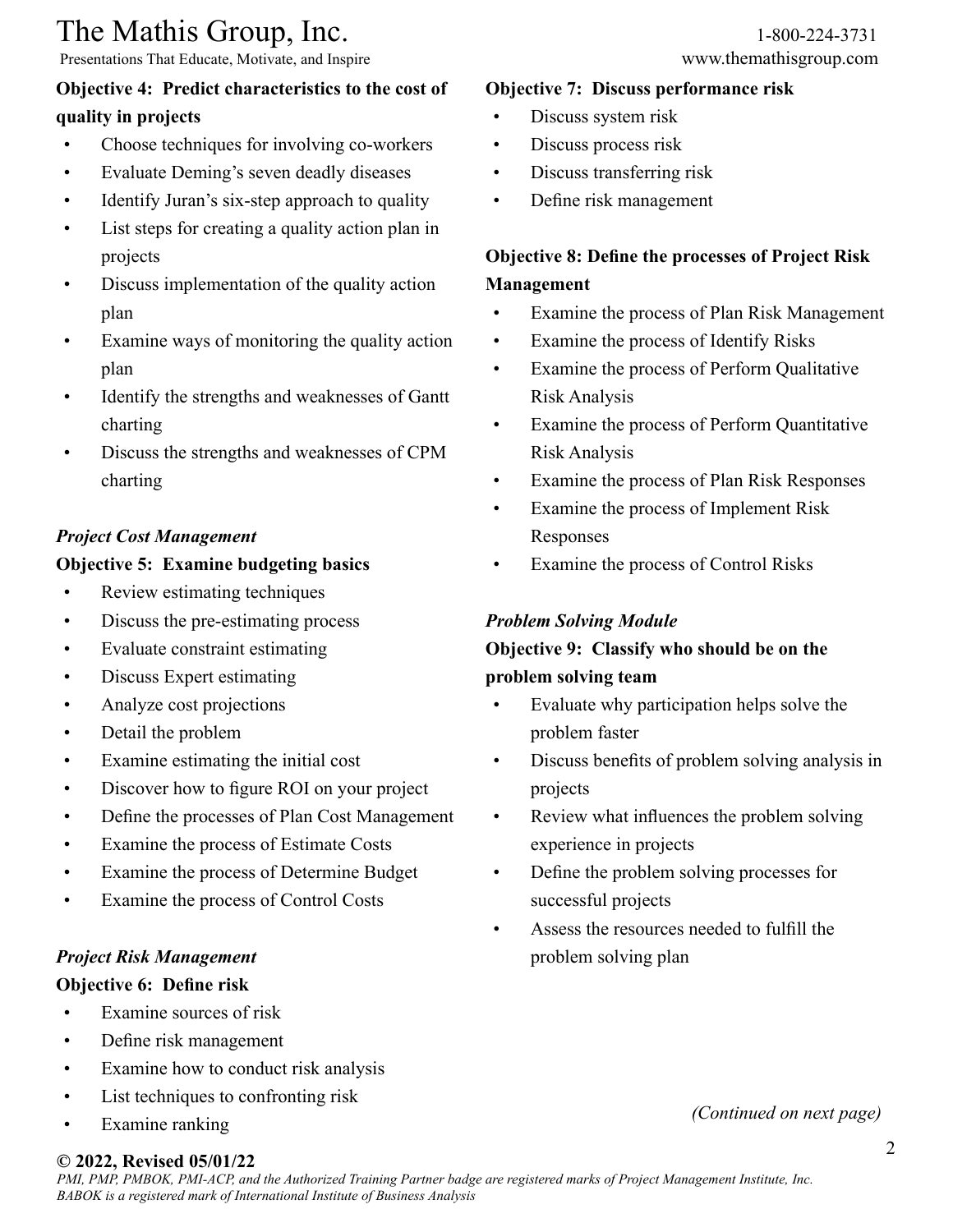Presentations That Educate, Motivate, and Inspire www.themathisgroup.com

#### **Objective 10: Examine creative solutions in solving project plans**

- Compare what to do if you inherit a goofy solution
- Perform a SWOT Analysis
- Evaluate the four steps to Force Field Analysis
- Discuss the benefits of Force Field Analysis

# **Objective 11: Define contingency planning and examine the crisis correctly**

- Evaluate how to implement the solution
- Discuss 7 keys to problem solving implementation
- Identify the 7 reasons for implementation failure

#### *Change Module*

#### **Objective 12: Discuss the definition of change**

- Analyze why people resist change
- Evaluate four types of change
- Examine five roles of change agents
- Explain the drivers of change
- Assess five new focuses from change
- Examine six ways fear hinders change
- Evaluate seven qualities of a paralyzed state
- Evaluate when to create change quickly or gradually
- Formulate a checklist to help determine resistance
- Identify how to deal with setbacks

# **Objective 13: Create a strategy for change**

- Analyze a force field analysis
- Create an action plan

## **Objective 14: Compare change control to change management**

- Discuss what is included in integrated change control
- Explain tools for integrated change control
- Discuss the benefits for written change requests
- Examine schedule changes

#### **Objective 15: Examine scope change control**

- Examine cost change control
- Create change management processes
- Create change due to corrective actions
- Create change due to preventative actions

# **Objective 16: Discuss how to monitor and verify changes have been completed**

- Discuss change authorization policies
- Analyze the impact of change
- Define change control board
- Discuss best practices for change control board

# *Project Management II Best Practices* **PROJECT MANAGEMENT PLANNING**

- Responsibilities
- Terminology

# **PLANNING PROCESS AND PROJECT PLAN**

- What is Project Planning
- The Planning Process
- Importance of the Project Plan
- Steps in the Planning Process
- Overview of Project Scheduling

#### *(Continued on next page)*

#### **© 2022, Revised 05/01/22**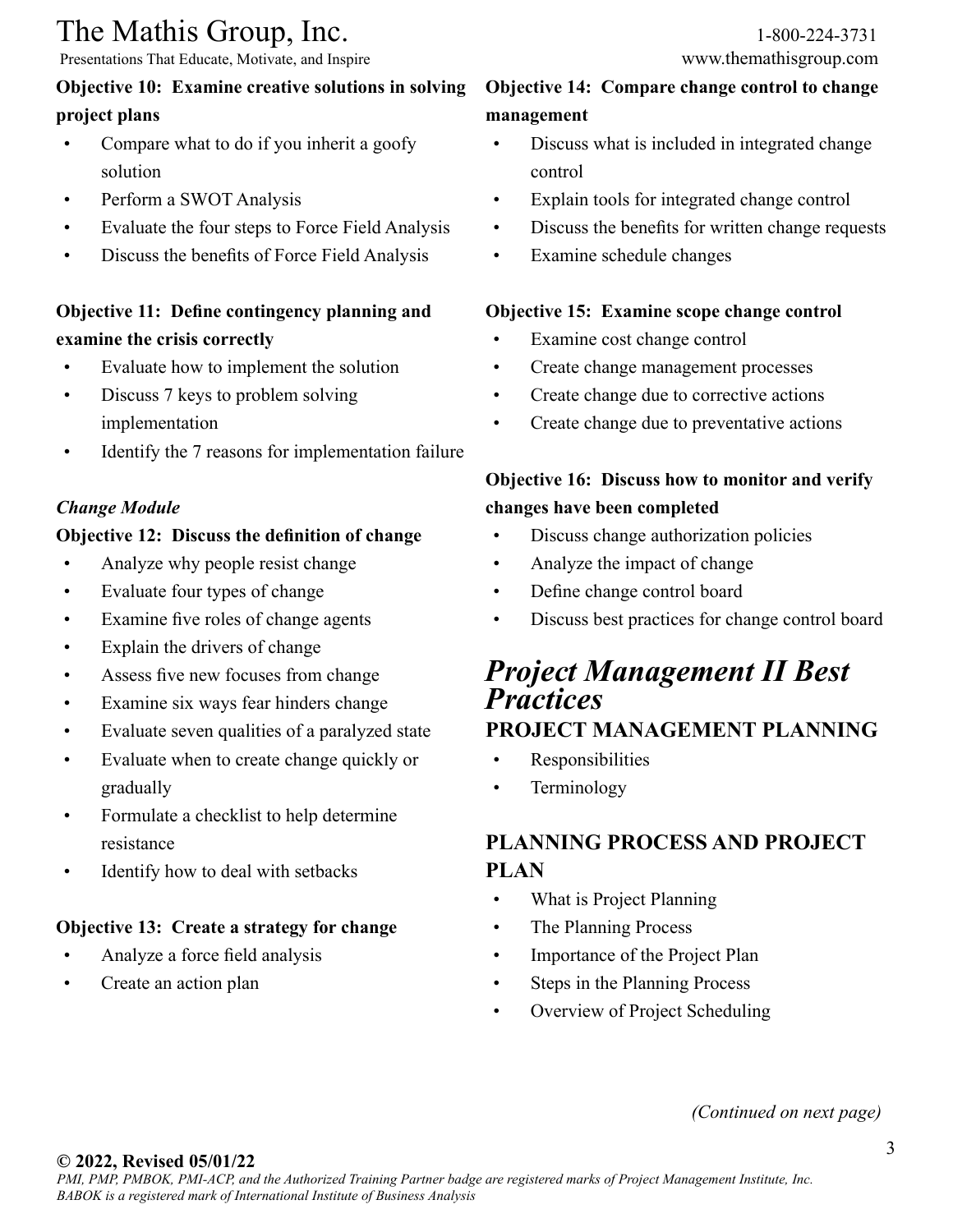# The Mathis Group, Inc. 1-800-224-3731<br>
Presentations That Educate, Motivate, and Inspire www.themathisgroup.com

Presentations That Educate, Motivate, and Inspire

# **ACTIVITY DEFINITION AND SEQUENCING**

- Develop Project Tasks
- Define Task Relationships
- Defining Deliverables
- Development of a Project Schedule
- Define Precise and Measurable Milestones
- Steps to Creating a Project Schedule
- Estimate Task Duration
- Define Priorities
- Define Critical Path
- Document Task Relationship
- Document Assumptions
- Review the Results

# **BUDGETING**

- Overview of Project Budgeting
- Identify Cost Factors
- Project Estimate Summary Worksheet
- Instructions for the Project Estimate Summary Worksheet
- Document Assumptions
- Review the Cost Estimates
- Estimated Cost at Completion Report

# **CHANGE MANAGEMENT**

- Change Management
- Change Management Organization
- Change Management Plan
- Tasks During the Planning Phase
- Relationship to Quality Management
- Authority and Responsibility
- Control Items
- Change Management Procedures
- Storage of Control Items

### **QUALITY PLANNING**

- Quality Process
- Creating the Quality Plan
- Responsibility for Quality
- Independence of the Quality Assurance Team
- Checklist
- References

## **REQUIREMENTS DEFINITION**

- Importance of Project Requirements
- When are Requirements Defined?
- Requirements Specifications
- Who Defines Requirements?
- Approvals
- Managing Requirements Changes

## **RESOURCE PLANNING**

- Overview of Resource Planning
- Determining the Size of the Team
- Determining Required Skills
- Identifying Required Non-Labor Assets
- Define Resource Profiles
- Forming the Team
- Support Functions
- Define Assumptions

#### **RISK MANAGEMENT PLAN**

- Identify Risks
- Risk Management Process
- Responsibility for Risk Identification
- Risk Management Worksheet Instructions
- Contingency Planning
- Risk Management Worksheet Sample
- Suggested Preventive and Contingency Measures
- Risk Identification Summary (Top Five Risk)

*(Continued on next page)*

#### **© 2022, Revised 05/01/22**